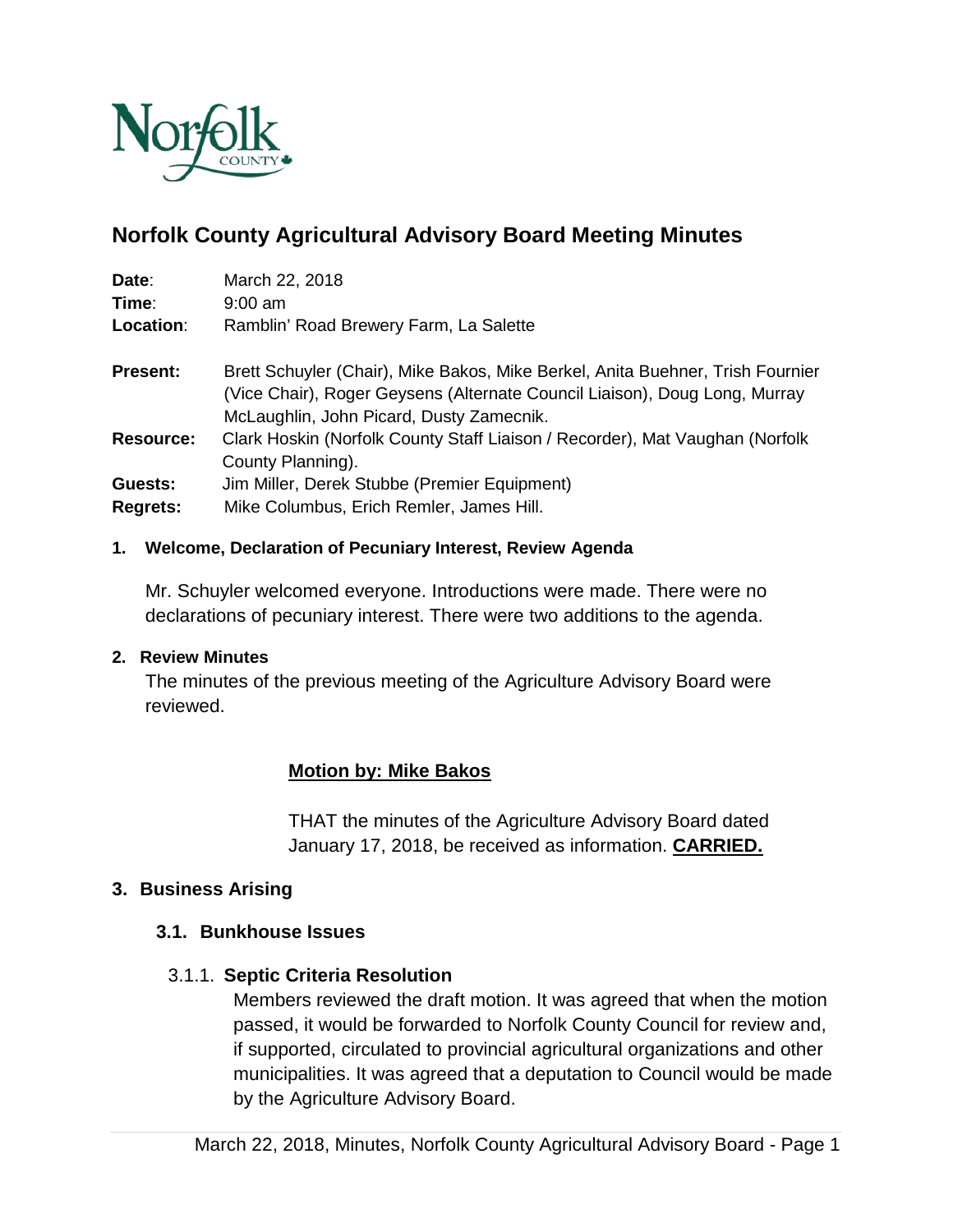### **Motion by: Trish Fournier**

WHEREAS when total combined septic flows of all septic systems on a property are greater than 10,000 litres per day, current Ministry of Environment and Climate Change (MOECC) policy requires property owners to obtain a MOECC Environmental Compliance Approval;

AND WHEREAS it is likely that most farm properties with multiple existing septic systems would be around or greater than 10,000 litres per day combined septic;

AND WHEREAS obtaining an Environmental Compliance Approval can take up to two years and cost in excess of \$30,000;

AND WHEREAS the policy determining the need for a MOECC Environmental Compliance has no regard for parcel size, for example: one acre is treated the same as 300 acres;

AND WHEREAS the policy determining the need for a MOECC Environmental Compliance has no regard to distance to adjacent land owners;

AND WHEREAS the policy does have a detrimental impact on agriculture and rural communities in Ontario;

THEREFORE BE IT RESOLVED THAT Norfolk County Council send a letter to the Minister of the Environment requesting that this policy be reviewed to consider parcel size, distance to adjacent parcels, and land use when determining the need for a MOECC Environmental Compliance Approval;

AND THAT Norfolk County Council request the MOECC to work with the Agriculture Advisory Board to find a solution that meets the unique needs of agriculture as opposed to residential uses. **CARRIED.**

# 3.1.2. **Bunkhouse Approvals Document Communications**

Mr. Hoskin outlined results of the Advisory Board's request to communicate the document to the farming community. The document was showcased in Norfolk County Agriculture News email to subscribers, and in a paid advertisement inserted in the Norfolk Farms newspaper published by Media Pro Publishing. A workshop for farmers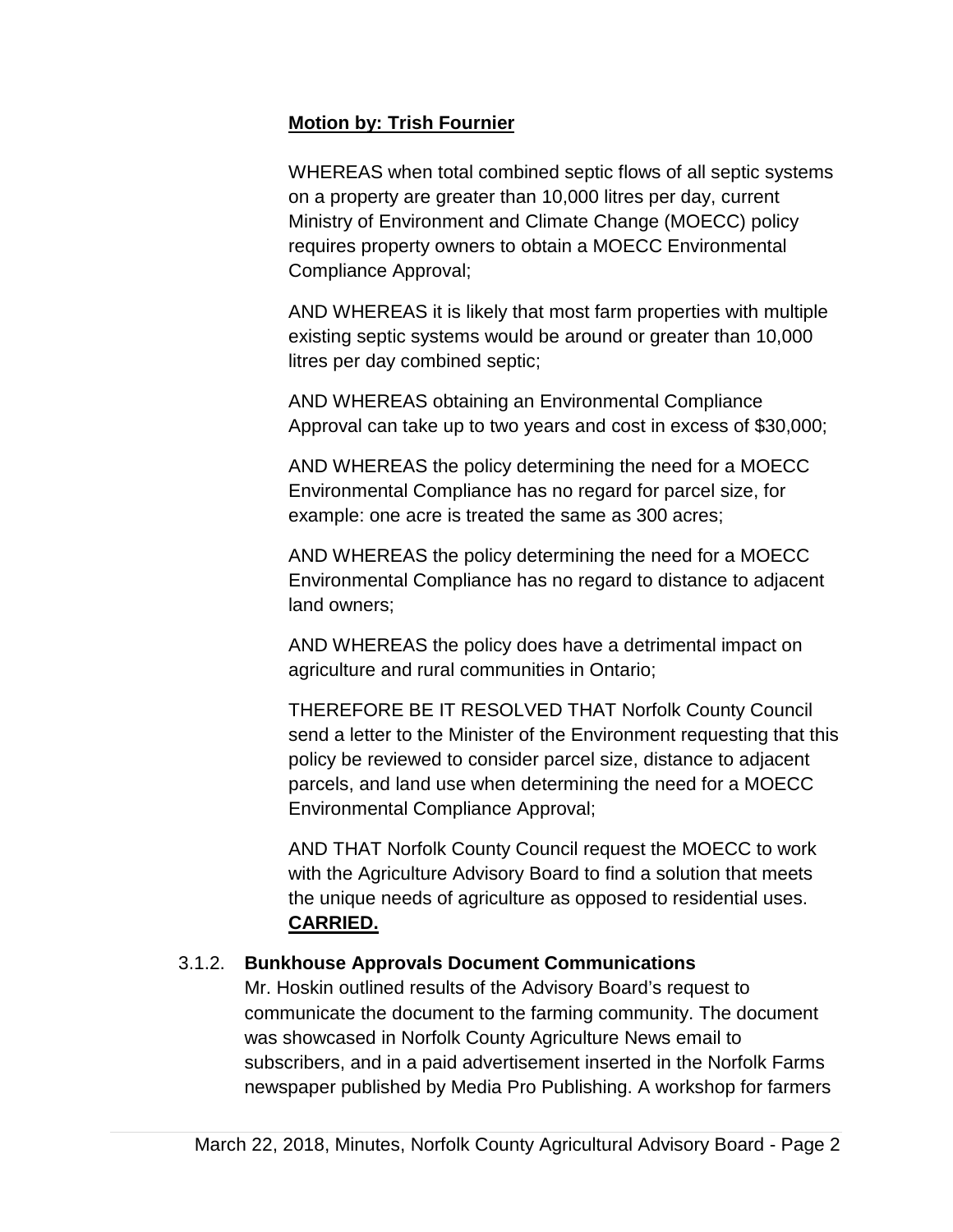is planned next, with involvement from Building, Planning and Health departments, organized by Tourism and Economic Development staff.

**Follow Up:** Mr. Hoskin will share details of the workshop with the Advisory Board, when they become available.

# 3.1.3. **Bunkhouse / Single Family Dwelling Conversions**

The Advisory Board discussed challenges related to farmers wishing to convert single detached dwellings into bunkhouses. It was agreed that a deputation to Council would be made by the Agriculture Advisory Board.

# **Motion by: Mike Bakos**

WHEREAS under current policy single-detached dwellings are only permitted to house a family of four unrelated people;

AND WHEREAS the agriculture sector relies on the use of singledetached dwellings for the housing of seasonal farm labour;

THEREFORE BE IT RESOLVED THAT Norfolk County Council assign their Chief Administrative Officer with the task of investigating the issue and the associated policy to propose solutions to permit the housing of more than four unrelated people in a single-detached dwelling in the rural area. **CARRIED.**

### 3.2. **Road Entrance Permits**

A recommendation was passed by the Advisory Board and members asked if it had been presented to Council. Mr. Hoskin will provide follow up information in the minutes, if available.

> **Follow Up:** Lee Robinson, General Manager of Public Works, communicated to Councillor Mike Columbus that staff are working on the issue and will bring a report to Council likely in April or May. In the interim, if there are any issues, Ms. Robinson asked that they be brought to her attention and she is confident staff can work through them.

# 3.3. **Locally Significant Woodlands presentation**

Mr. Hoskin reported that the presentation was circulated as requested.

# **4. New Business**

### 4.1.**Half Load Roads**

Advisory Board members reviewed a map of Norfolk County indicating that the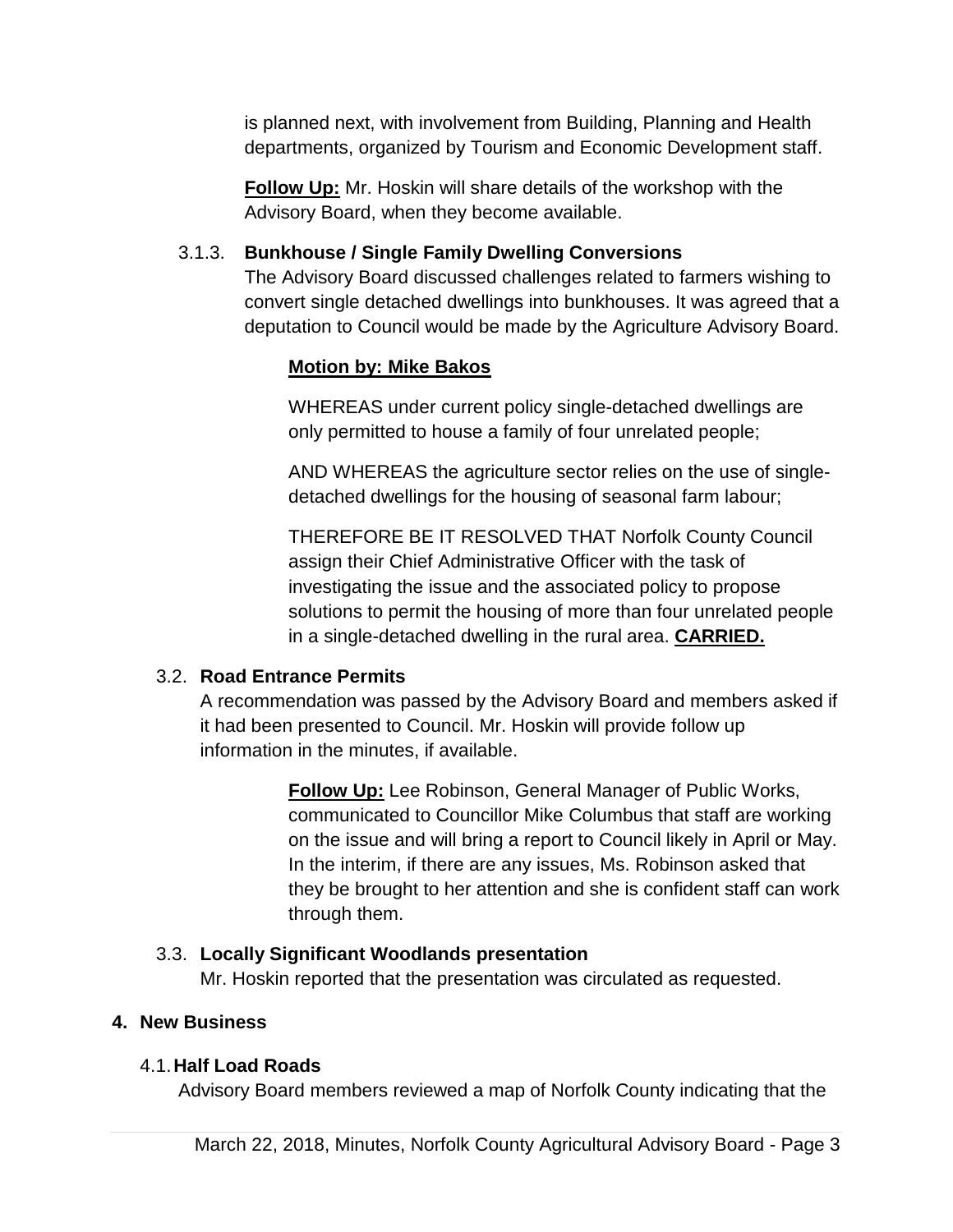former Township of Delhi has more roads with half-load restrictions than anywhere else in the County. The situation may effect farmers drawing heavy loads of apples or other commodities from storage facilities during that season. Mr. Schuyler reviewed the situation with Councillor Columbus, who told him that it is being reviewed by Public Works staff.

> **Follow Up:** Advisory Board members suggested that a memo to Council be prepared by staff with input from the Advisory Board Chair on the need to provide consistency related to half-load restrictions.

# **4.2.Community Improvement Plan Review**

Mr. Hoskin reported that staff are reviewing incentives, policies and procedures related to the Community Improvement Plan (CIP). Suggested changes to the CIP will be circulated to the Advisory Board.

> **Follow Up:** Staff will circulate suggested changes to the CIP to the Agriculture Advisory Board for feedback.

# **4.3.Economic Development Strategy Review**

Mr. Hoskin reported that on April 3, 2018, Council will decide on a terms of reference for the review of Norfolk County's Economic Development Strategy, which was last reviewed in 2010-2011. The proposed terms of reference encourages participation by the Agriculture Advisory Board and stakeholders in the process, which will continue over the course of ten to twelve months.

### **5. Other Business**

# **5.1.Terroir Symposium / Terroir Rural Retreat**

Mr. Hoskin reported that Norfolk County has won the bid to host the 2018 Culinary Tourism Alliance Terroir Rural Retreat. Chefs, food purveyors, farmers and other ambassadors will be invited to the event on April 24, 2018. It follows the Terrior Symposium in Toronto the day before, which Chair Schuyler has been invited to attend. The event will showcase Norfolk County as a major agriculture, local food and culinary destination to media influences from Canada and overseas.

# **5.2.Agriculture Tour**

There was discussion about the annual Agriculture Tour, scheduled for September. Councillor Columbus and staff will organize the tour again this year.